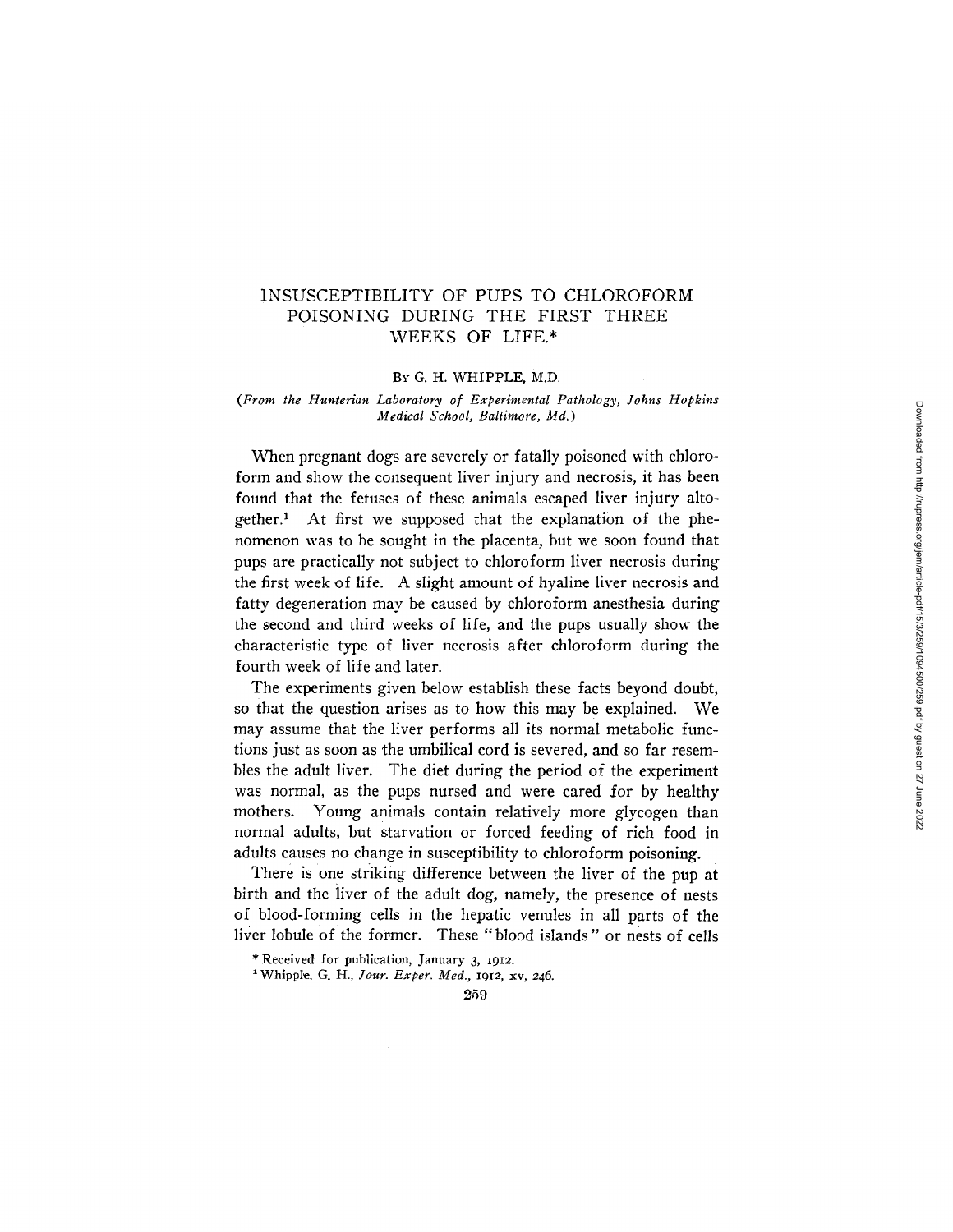## 260 *Insusceptibility of Pups to Chloroform Poisoning.*

similar to those in the bone-marrow and spleen at this age, become progressively less numerous in the pup's liver and usually vanish completely during the fourth week of life, at which time the liver appears in all respects like the adult liver. There is a great temptation to explain the resistance to chloroform liver necrosis in pups by the presence of these blood-forming cell nests. But why should these nests of foreign cells have any ability to protect the liver cells ? There is no possibility of their performing any of the metabolic processes peculiar to the liver cells. In attempting an explanation, we may fall back on the presence of foreign ferments which are known to be present in blood cells of various types  $(\text{Opie})$ ,<sup>2</sup> but it is difficult to understand the action of any ferments that could exert an influence on the liver cells and protect them from this specific toxic action of chloroform. Still another possibility is that the cells may in some way neutralize the chloroform that passes through the liver lobules and thus protect the liver cells.

It is of interest at this time to note that dogs poisoned by chloroform and showing liver necrosis, are less susceptible to a second application of chloroform anesthesia given on the second to the fourth day after the first. At this time the liver lobules are full of wandering cells of all types called out by the presence of the dead liver cells. This suggests again that the presence of these white blood cells may in some way protect the liver cells. In adults during this process of repair, the liver is not completely protected against injury by chloroform, but the second necrosis, as a rule, is much less evident. It cannot be argued that the newly formed liver cells are necessarily more resistant, because after the repair is effected and the leucocytes have disappeared, the liver may be injured as usual by chloroform anesthesia.

These experiments are of interest in connection with recent work of Opie,<sup>3</sup> who showed that injection of leucocytes into the pleural cavity of the dog checked more or less effectually the development of a tuberculous process. He did not attempt to explain the mechanism of this process. This inhibiting effect was most marked when the injected leucocytes came into most intimate association with the tuberculous lesions.

<sup>\*</sup> Opie, E. L., *Your. Exper. Med., 19o8,* x, 419.

<sup>80</sup>pie, E. L., *loc. cit.*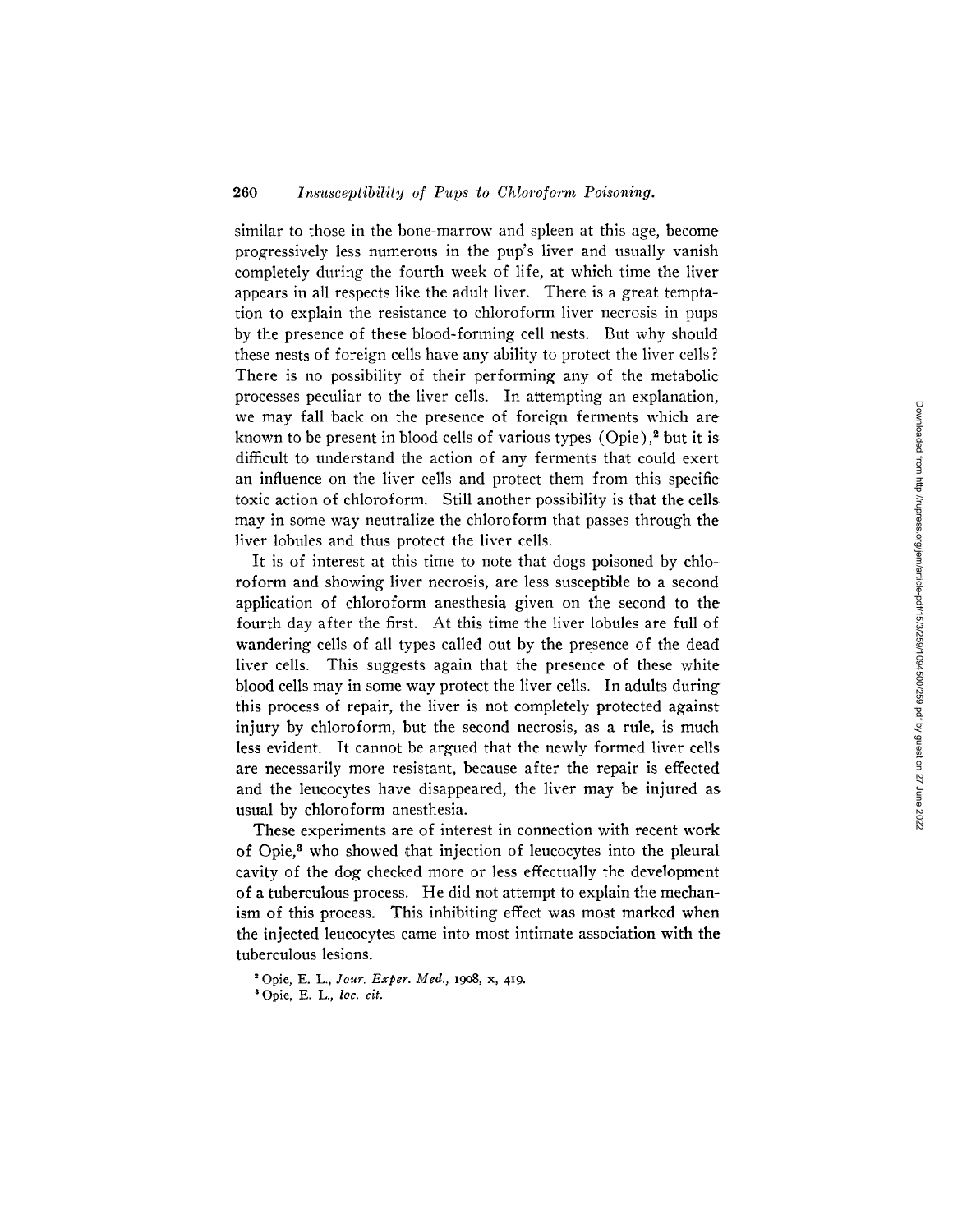# *G. H. Whipple.* 261

In our experiments, the liver cell columns are surrounded by the nests of blood-forming cells. This is the condition in the new-born pup; and with advancing age the cell nests become progressively less numerous, disappearing completely at the end of the fourth week. If we assume that the immunity of the liver cells to chloroform poisoning is due to the presence of these cells, we have a clear example of protection against a known poison effected in a peculiar way. If we assume that leucocytes in great numbers may inhibit the injurious effect of the tubercle bacilli upon various tissues, is it not possible that at least a part of this effect may be due to some protective action against the peculiar poison of the tubercle bacillus ?

It is possible to remove most of these blood-forming cells from the liver of the pup in the first week of life by causing an infection. For example, a bronchopneumonia will clear the liver almost completely of all the blood elements except the large bone-marrow giant cells, but as the pups succumb so readily to a slight infection, there has been no opportunity to subject such a liver to the effects of chloroform anesthesia. We hope to remove most of these bloodforming nests from the liver by injections of turpentine or other irritants and then study the effect of chloroform upon it.

If it is difficult to explain the absence of liver necrosis in young pups after the administration of chloroform, it is just as difficult to explain the presence of central hyaline necrosis in adults under the same conditions. We have no good explanation for this specific toxic action of chloroform upon the liver, although various hypotheses have been advanced to account for it (Wells<sup>4</sup> and others). Nor can we explain the specific toxic action of phosphorus upon the liver and pulmonary tissues, and we must content ourselves for the moment by stating that these poisons have specific affinities for different tissues and organs.

These experiments and Opie's published observations, if a correct interpretation of the results has been given, invest the white blood cells with new and interesting powers, not the least of which is the neutralization of poisons by some mechanism at present obscure. We hope to report further upon some of these points in the near future.

Wells, H. G., *Jour. Am. Med. Assn., 19o6,* xlvi, 341.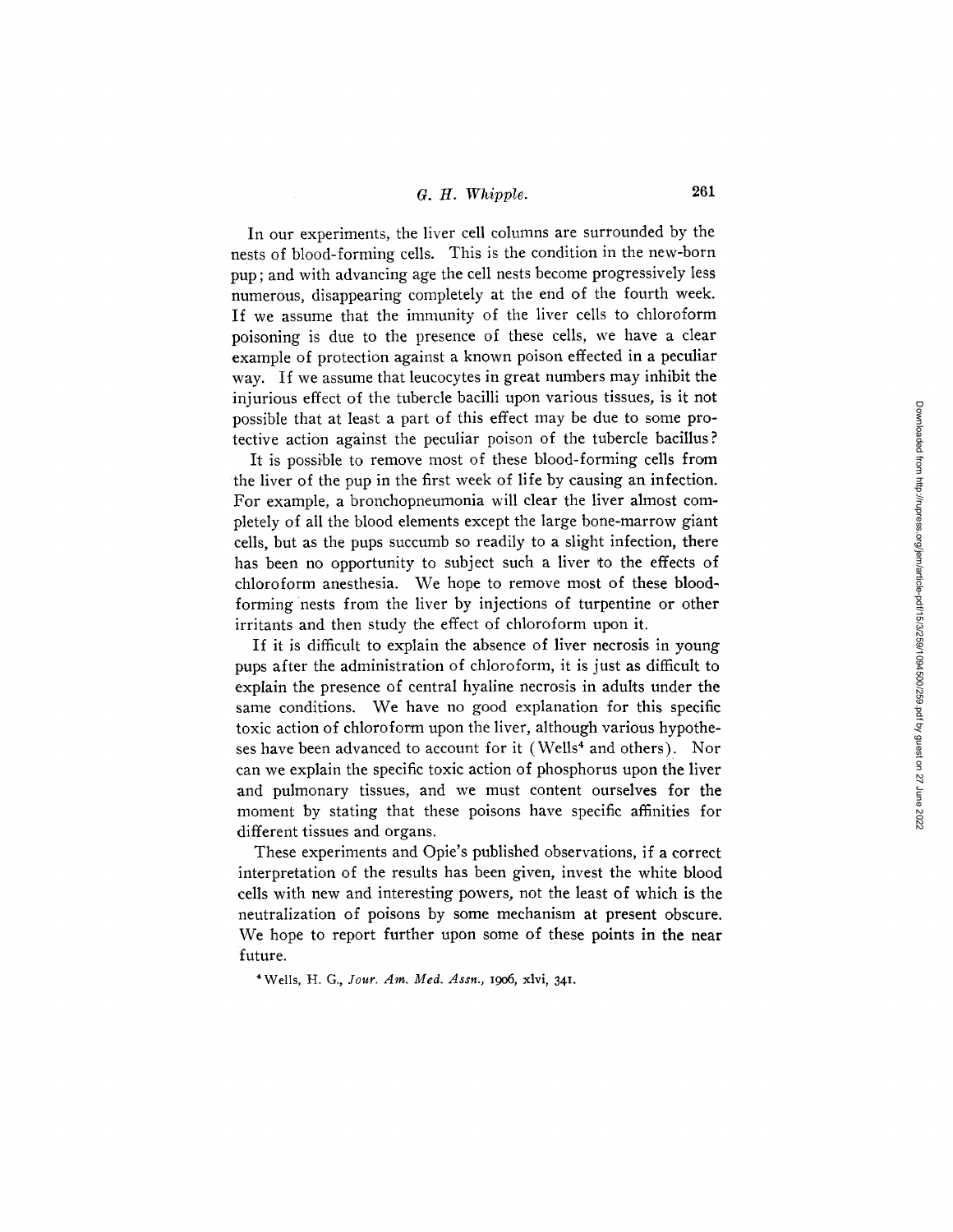### EXPERIMENTAL PART.

#### PUP NOT POISONED BY CHLOROFORM WHILE IN UTERO NOR DURING THE FIRST WEEK OF LIFE.

*Pup 106-a.*—Born May 13; nursed by healthy dog. It is to be noted that this pup's mother (dog 106)<sup>5</sup> had been subjected to chloroform anesthesia for two hours, and consequently the fetal tissues were subjected to the action of the drug for the same period (May I2).

May I9. Pup in excellent condition and nursed well. Chloroform anesthesia for  $I_4$  hours;  $\frac{1}{2}$  oz. given. Anesthetic well taken.

May 2o. Pup perfectly well and nursed as usual.

May 21. Chloroform anesthesia for  $I_2^1$  hours;  $\frac{1}{5}$  oz. given. Anesthetic well taken.

May 22. Pup appeared perfectly well and nursed vigorously.

May 23. Pup has gained weight and looks well. Chloroform anesthesia for  $1\frac{1}{2}$  hours;  $\frac{1}{2}$  oz. given.

May 24. Pup normal.

May 25. Pup strong and active. Operation, under ether anesihesia, with the usual technique for removal of a wedge-shaped piece of liver for histological examination.

Microscopical section shows normal liver tissue. No necrosis. Some increase in polymorphonuclear leucocytes about the portal structures. No operative difficulty and the blood clotted in the usual way. Nothing io suggest a lessened amount of fibrinogen, which is usually present with chloroform poisoning.

May *26-28.* Pup made a rapid recovery and the wound healed normally.

June I4. Pup had grown rapidly and was in excellent condition. Chloroform anesthesia for  $I_4^3$  hours;  $\frac{1}{4}$  oz. given. Recovery from the anesthetic was rather slow.

June I5. Pup did not nurse well; vomited about ½ oz. of curds and mucus, and appeared rather drowsy.

June T6. Pup did not nurse and appeared ill and rather drowsy. Ether anesthesia and bleeding from the carotid. Blood collected in oxalate. Blood clotted normally, but the clots were rather sofi. Serum was canary yellow in color, indicating a good deal of jaundice.

Autopsy performed at once. Serous cavities normal. Wounds in the abdomen and liver had healed perfectly. Heart and lungs normal. The thymus showed a few tiny ecchymoses; otherwise normal. The spleen showed conspicuous Malpighian bodies and a rather soft red pulp. The stomach contained some dark fluid and' mucus with a few curds. Intestines negative except for round worms. Adrenals, kidneys, and pancreas normal. Liver large and friable. Lobulation very conspicuous, each lobnle having a deep red center and yellow margin.

Microscopical section shows the usual type of central hyaline liver necrosis involving about three fifths to four fifths of every liver lobule. The remaining liver cells about the portal spaces show extreme fatty degeneration, every liver cell containing several fat droplets. The picture of extreme liver necrosis and

Whipple, G. H., *]our. E.vper. Med., loc. cir.*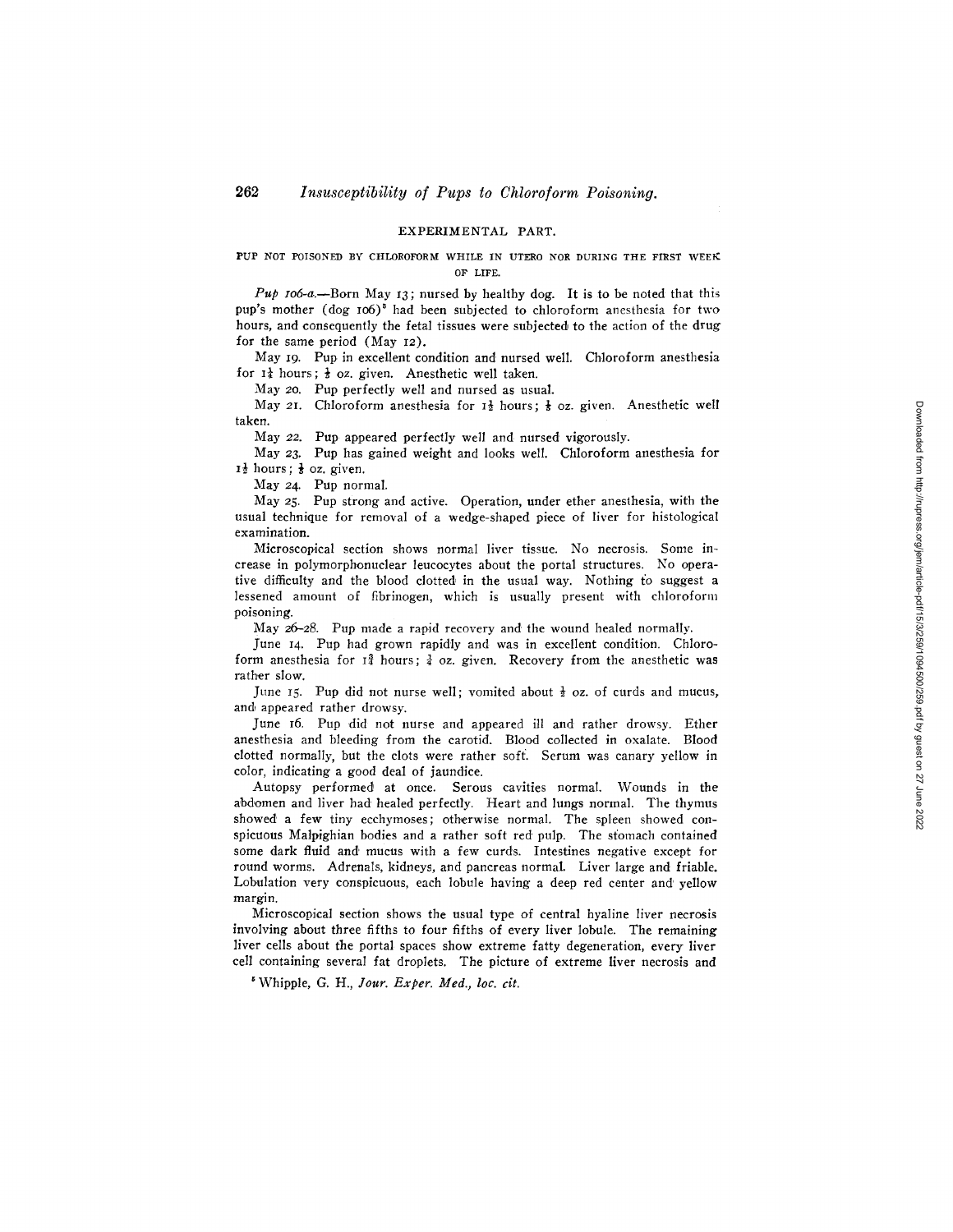degeneration following chloroform anesthesia. Sections from thymus, kidney, pancreas, duodenum, and lung normal. The spleen shows considerable bloodforming elements in its sinuses, and the large bone-marrow giant ceils are numerous.

# CHLOROFORM ANESTHESIA GIVEN TO PUPS OF THE SAME LITTER AT VARIOUS AGES.

This series of experiments upon healthy pups of the same litter is important. Two pups, one on the fifth day, the other on the eighth day after birth, were given chloroform anesthesia for two hours. At autopsy, two days later, the findings in each case were normal. Two other pups, one on the twelfth, the other on the sixteenth day after birth, were given chloroform anesthesia in exactly the same way. At autopsy, two days later, the first pup showed only an occasional hyaline necrotic liver cell, while the second showed a more marked liver necrosis estimated as involving about one seventh of each lobule.

A fifth pup, twenty days old, was killed accidentally at the end of anesthesia and served as a control. The sixth pup (twenty-four days old) was given chloroform anesthesia for two hours, and autopsy after two days showed the familiar type of central hyaline necrosis involving two fifths to one half of each lobule. These pups with advancing age showed progressively fewer numbers of bloodforming islands in the liver sections.

*Dog B-22.--Large,* active, brindle bull dog, weight 5o lbs.

January I. Gave birth to six healthy, active pups.

January 3-5. Mother and pups in the best of health.

January 12. One of the litter had its eyes partly open, and all were doing well

January 15. All three pups had their eyes partly open and were strong and fat.

*Pup B-22-a.--January* 5. Pup five days old and quite healthy. Chloroform anesthesia for two hours;  $\frac{1}{6}$  oz. given. Anesthetic well taken, and recovery fairly rapid.

January 6. Pup quite well.

January 7, 3 P.M. Pup nursing vigorously and apparently in the same condition as the rest of the litter. Ether anesthesia and bleeding from carotid. Blood clotted rapidly in a test tube, and the clot was tough and normal in every respect.

Autopsy at once. Heart, lungs, spleen, pancreas, stomach, and intestines normal. The stomach and intestines contained large amounts of curds and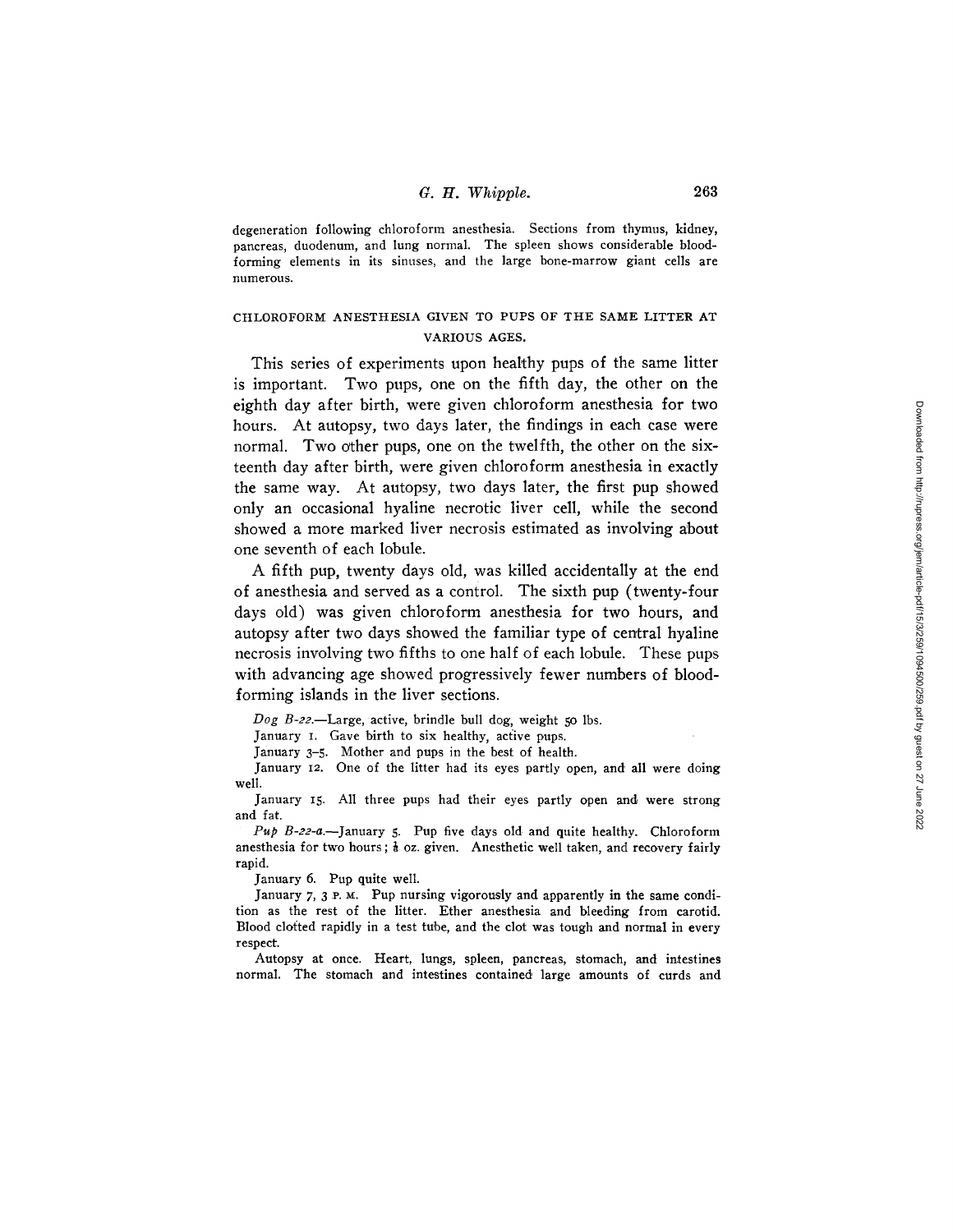milky fluid and the lacteals were all engorged. Liver pale reddish brown in color, with normal lobulation; apparently normal in every way.

Liver sections show no necrosis of any of the parenchyma. Polymorphonuclear leucocytes present in considerable numbers in the portal tissues. Bloodforming islands in the liver capillaries also present in considerable numbers. Fat stains show fat droplets in all parts of the liver lobules. Some of the droplets are of considerable size, perhaps as large as the cell nucleus, but the majority are very fine. The distribution is quite uniform. Sections from the kidney, pancreas, and duodenum are normal. The spleen shows active blood formation in its sinuses.

*Pup B-22-b.--January* 8. Healthy pup eight days old. Chloroform anesthesia for two hours; about  $\frac{1}{4}$  oz. given. Anesthetic well taken; no muscular tremors noted.

January 9. Pup perfectly well, and nursed vigorously.

January 10. Pup nursing vigorously. 3 P.M. Ether anesthesia and bleeding from carotid. Blood collected in a test tube clotted in the usual way, forming a tough clot which refracted squeezing out milky serum.

Autopsy at once. Heart, lungs, thymus, spleen, and pancreas normal. Stomach and intestines full of curds and milky fluid with conspicuous lacteals. Liver pale brownish red in color, with tiny red specks here and there, as is the case in normal livers at this stage of development. The microscopical findings in the liver and all other organs are exactly similar to those described above (Pup B-22-a). The blood-forming islands in the liver were about as numerous as in the preceding case.

*Pup B-22-c.--January* I2. Pup twelve days old, quite healthy and eyes not yet open. Chloroform anesthesia for two hours;  $\frac{1}{4}$  oz. given. Pup recovered slowly, was cold, and suffering from shock. Thirty minutes after anesthesia, pup still somewhat intoxicated, and had not completely recovered.

January I3. Pup seemed quite well.

January I4. Pup nursing vigorously; eyes about half open. Ether anesthesia and bleeding from carotid. Blood clotted in the normal way, giving a tough clot and milky serum.

Autopsy at once. Heart, lungs, thymus, spleen, pancreas, and kidneys normal. Subcutaneous fat very abundant. Stomach full of milk, and lacteals greatly engorged. Liver pale reddish brown in color; quite normal in every way.

Sections show no characteristic liver necrosis, but here and there in the center of a lobule is seen an occasional hyaline liver cell associated with a few wandering cells. Such necrotic cells are usually in the immediate vicinity of the central venule. The fat stains show less conspicuous fat deposits than in the preceding cases, but a few larger fat droplets are found in the center of the lobule, which are absent in the peripheral portion. The nests of blood-forming cells are less conspicuous than in the previous eases, but are still to be seen in every lobule.

*Pup* B-zz-d.--January I6. Normal pup sixteen days old. Chloroform anesthesia for two hours;  $\frac{1}{3}$  oz. given. Anesthetic well taken, and recovery fairly rapid.

January I7. Pup quite well; very active and nursing; eyes well opened.

January I8. Active and nursing. Ether anesthesia and bleeding from carotid.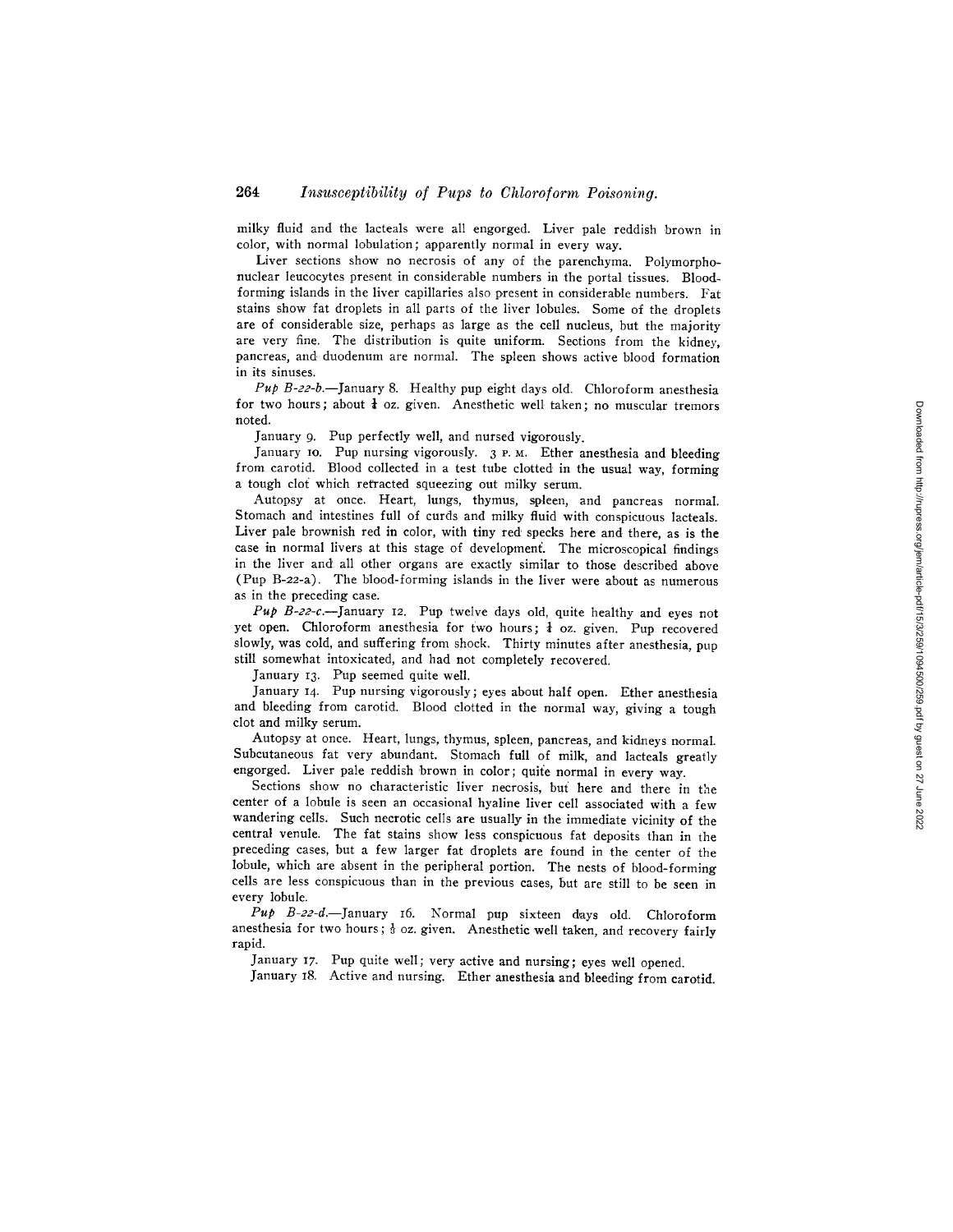Autopsy at once. Heart, thymus, spleen, pancreas, and kidneys normal. The lungs showed a few tiny pink specks in the posterior portions. The stomach and duodenum were full of curds. A few round worms in the duodenum. Liver fairly normal in gross; possibly somewhat increased in size. Liver sections show a slight amount of central hyaline necrosis in every lobule, involving perhaps one seventh of the parenchyma. Fat stains show conspicuous droplets in the central third of each lobule associated with the areas of necrosis. Islands of blood-forming cells preseni in the liver sections, but not conspicuous, indicating a liver approaching maturity. Mitotic figures in the liver cells were seen close to the areas of necrosis, indicating beginning regeneration.

Pup B-22-e.--January 20. Pup twenty days old; well and strong. Chloroform anesthesia for two hours; overdose and death at the end of the two hours.

Autopsy at once. Heart contracted. The lungs showed a few ecchymoses in the posterior portion. All organs normal in gross, except for considerable congestion.

Liver sections show very few islands of blood-forming ceils. No indication of necrosis, but fat stains show the presence of a good many fat droplets in liver cells in all parts of the lobules (control sections).

Pup B-22-f.--January 24. Pup twenty-four days old; fat and in perfect condition; could walk actively. Chloroform anesthesia for two hours;  $\frac{1}{4}$  oz. given. Anesthetic well taken and recovery rapid. 4 P.M., pup nursing and apparently perfectly well.

January 25. Pup very quiet and does not seem normal.

January 26. Pup quite active. No vomiting, but some loss of weight. No obvious intoxication. 4 P-M. Ether anesthesia and bleeding from carotid. Thorax, heart, lungs, thymus, spleen, and pancreas normal. Stomach full of curds and contained a few ascaris worms. No hemorrhages. The kidneys showed a pale cortex; otherwise negative. Liver large and friable. Lobulation very conspicuous, the lobules having red central dots and opaque yellow edges, the invariable finding in chloroform poisoning. Obvious central necrosis in gross. Blood clotted perhaps a little more slowly than normally, but the clot was firm and abundant.

Liver sections show a familiar type of hyaline central necrosis involving about two fifths to one half of each lobule. Wandering cells numerous. Fat stains show a conspicuous fat deposit in the middle zone between the necrotic and more normal liver cells. Mitotic figures numerous in the liver cells, indicating beginning regeneration.

PUPS RESISTANT TO CHLOROFORM POISONING DURING THE FIRST THREE WEEKS OF LIFE.

*Dog C-z3.--Small* black and tan mongrel terrier.

October 28. Normal birth of eight pups.

October 3I. Three pups found dead and cold.

*Pups C-r, C-e, C-3.--Autopsies* similar in all. Heart, spleen, kidneys, pancreas, and adrenals normal. Liver normal in gross, and of a very dark purple color. The lungs showed small purplish patches scattered throughout all lobes.

Numerous sections from the different pups show practically the same picture in all. The liver sections show normal parenchyma. Nests of blood-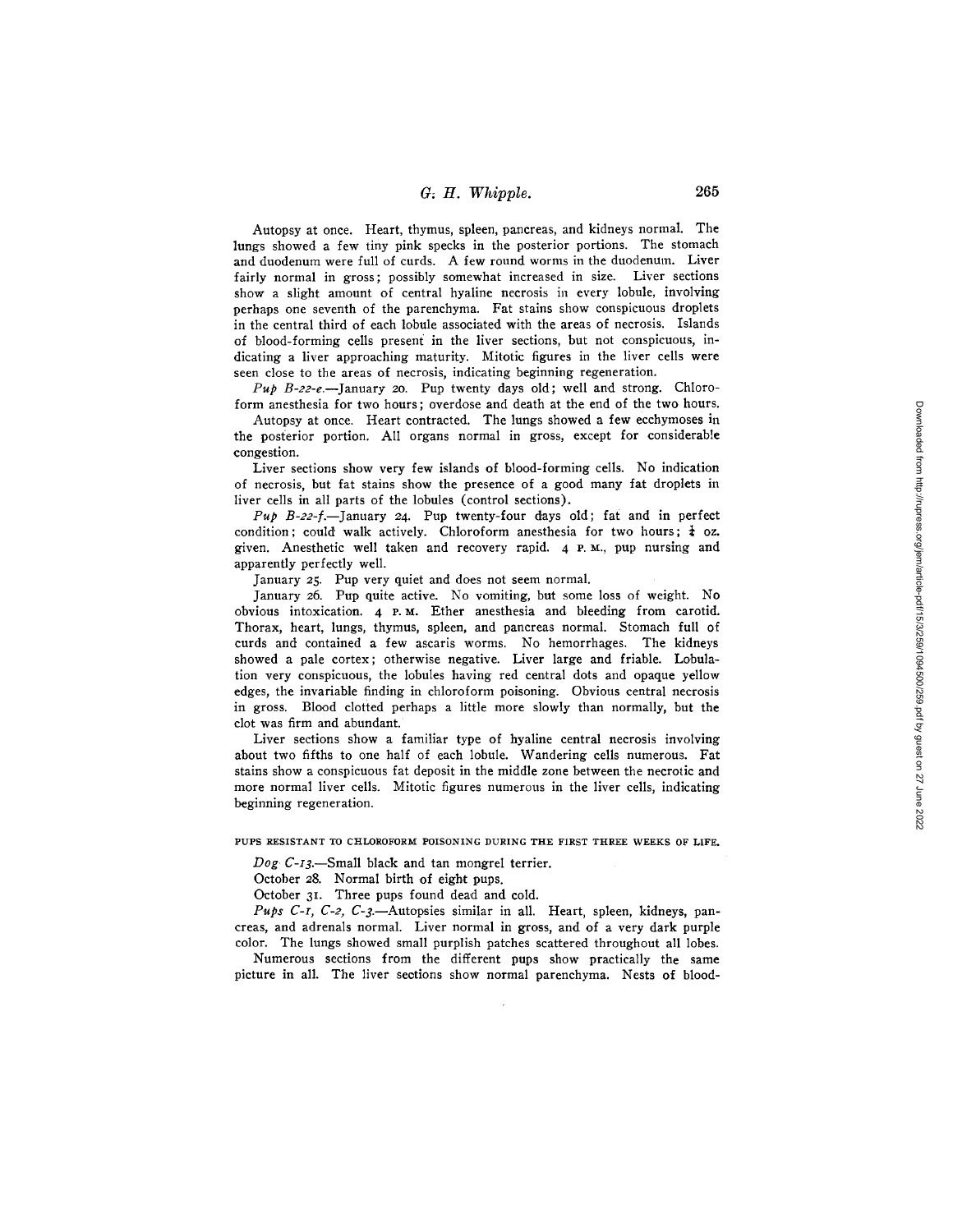forming cells rather inconspicuous, but bone-marrow giant ceils fairly numerous. Fat stains show small fat droplets in all parts of the lobules, diffusely scattered in the protoplasm. Larger fat droplets more numerous close to the portal spaces. Kidney sections negative. Lung sections show beginning inflammation in the alveolar walls, with large numbers of polymorphonuclear leucocytes and congestion, but relatively little exudate in the alveoli or bronchi,—the picture of an interstitial pneumonia.

*Pup C-4.--November* 2. Pup found dead and cold.

Autopsy showed little abnormality. Organs in general as in the three previous pups. Liver normal in size, but paler and a little more opaque than normally, suggesting possible fatty degeneration.

Microscopical sections are similar to the other pups in this litter. The liver shows about the same amount of fat deposit as the others. Eat droplets small, as a rule. No necroses seen.

Pup C-5.-Normal and fairly healthy.

November 4. Pup seven days old and in good condition. Chloroform anesthesia for  $I_4^2$  hours; I oz. given. Anesthesia deep, and animal stopped breathing at the end of the anesthesia (artificial respiration). Recovery after anesthesia slow, and the pup was cold and appeared much shocked.

November 5-6. All pups nursing and apparently perfectly well.

November 7. Pup examined carefully and found to be absolutely normal; quite fat and active; nursing vigorously; same as control pups in every respect. Eyes not yet open. Ether anesthesia, and' bleeding from jugular. Blood clotted in ten minutes with the formation of very tough, elastic clots.

Autopsy performed at once. All viscera perfectly normal. Serous surfaces smooth. Stomach and intestines full of milky fluid and curds. Liver pale, reddish brown, and translucent. No gross evidence of injury.

Liver sections show more conspicuous blood-forming elements than in the controls, probably explained by the absence of pneumonia. No evidence of liver necrosis. Fat droplets present in all parts of the liver lobule, as in the controls, possibly less conspicuous than in the control sections noted in the preceding cases. Kidneys, duodenum, and pancreas normal.

*Pup C-6.*—Healthy and strong.

November 9. Pup thirteen days old and' in excellent health. Chloroform anesthesia for  $I<sup>2</sup>$  hours;  $\frac{1}{4}$  oz. given. Anesthesia well taken and recovery after anesthesia rapid.

November IO-II. Pup strong and apparently perfectly well. Nursed vigorously.

November 12. Eyes partly opened. Ether anesthesia and bleeding from jugular. Blood clotted normally with tough clot formation and a milky serum.

Autopsy at once. All the viscera appeared normal. Stomach and intestines full of milk, and lymphatics engorged with milky fluid. Liver pale brown and translucent. The centers of the lobules showed tiny yellow specks, indicating some degeneration.

Liver sections show relatively few blood-forming elements, with an occasional bone-marrow giant cell. In the centers of the lobules are found occasional hyaline liver cells, and fat stains show considerable fatty degeneration in **the**  central fourth of the lobule. Small fat droplets present in all parts of the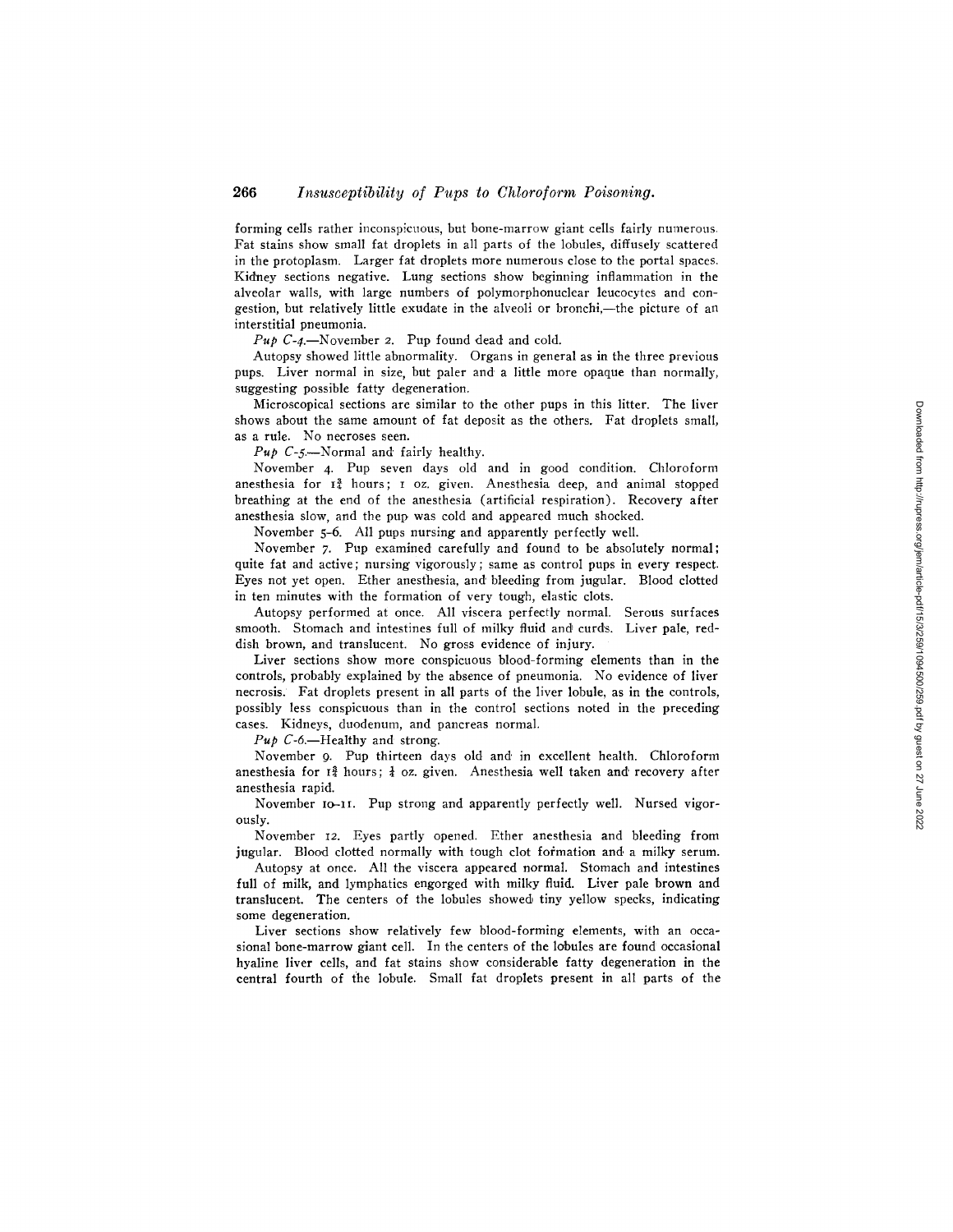lobule, but more striking in the central portions. Kidney, pancreas, and duodenum normal.

*Pup* C-7.--November 15. Pup eighteen days old; strong and active; gained weight steadily and nursed vigorously. Eyes fully opened. Chloroform anesthesia for  $I_2^1$  hours;  $\frac{1}{6}$  oz. given. Pup seemed badly poisoned and nearly died at the end of the anesthesia, being restored with difficulty after vigorous cardiac massage and artificial respiration.

November 16-17. Pup nursing and appeared normal.

November I8. Apparently quite well, but not very active. Ether anesthesia and bleeding from jugular. Blood clotted in the normal time with the formation of fairly firm, elastic clots.

Autopsy at once. Serous cavities, heart, spleen, kidneys, and pancreas normal. The lungs showed a few ecchymotic patches. The stomach and, duodenum contained milky fluid. The liver showed conspicuous lobulafion with rather sunken centers, but no opaque specks in the centers of the lobules.

On microscopical section, the liver shows more blood-forming elements and bone-marrow giant ceils than in the preceding case (pup C-6). Careful search was required to find a few hyaline liver cells in the very centers of the liver lobules associated with a few wandering cells. Fat stains show striking deposits of rather large fat droplets in the central half of each lobule, and small fat droplets in the peripheral portion. Liver injury in this animal was no more marked than in the preceding case. Lungs, pancreas, and' kidneys normal. The spleen shows striking evidence of blood formation in the spleen pulp with great numbers of bone-marrow giant cells and nucleated red cells.

This series confirms the observations in the preceding one (B-22). The first four pups died during the first week from bronchopneumonia, and serve as controls. The fifth pup, when seven days old, was given chloroform for one and three quarters hours. At autopsy, three days later, the viscera were found to be normal. The last two pups, thirteen and eighteen days old, were given chloroform anesthesia for the same length of time and killed after the same interval. The autopsy showed normal organs in each case, except for a very slight amount of central hyaline liver necrosis.

Dog 105.-Small fox terrier.

May 3. Gave birth to five pups.

May 4. Dog well and pups nursing normally.

*Pup 105-a.*-Strong active male. Chloroform anesthesia for I hour;  $\frac{1}{2}$  oz. given. Anesthetic well taken and recovery rapid after the anesthesia.

May 6-7. Pup nursed well and appeared exactly as the other pups.

May 8. Pup strong and healthy in every way. Ether anesthesia and bleeding from the carotid.

Autopsy, thorax, peritoneal cavity, heart, lungs, spleen, stomach, duodenum, :and kidneys normal in gross. The liver was examined with the greatest care .and appeared to be normal in gross.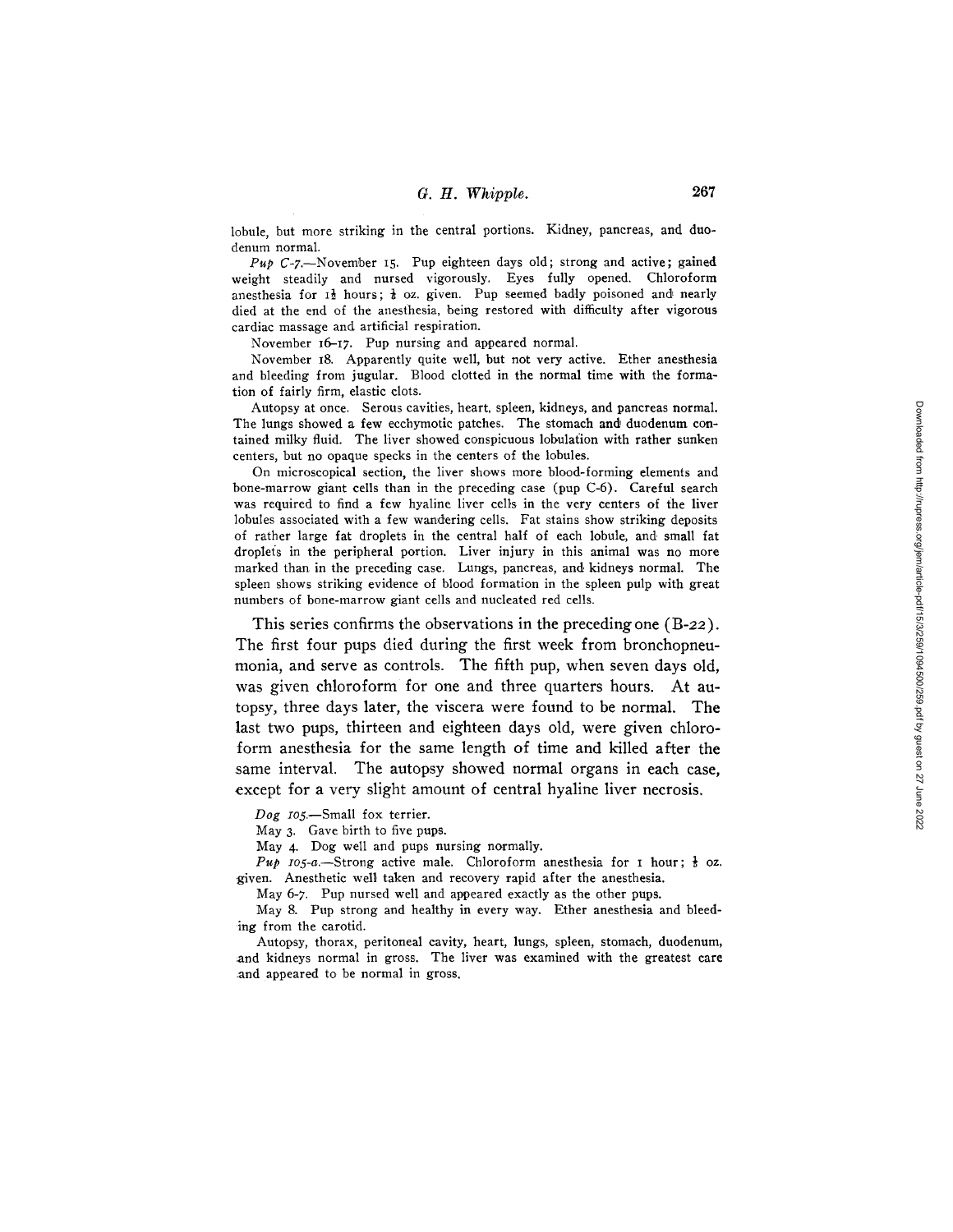### 268 *Insusceptibility of Pups to Chloroform Poisoning.*

Liver sections show no necrosis. Nests of blood-forming cells numerous in all parts of each lobule. There were a few leucocytes in the portal spaces. Fat stains showed some large fat droplets in the central portion of each lobule. One section of the lung shows a small area in which the alveoli contain a few polymorphonuclear leucocytes and red cells. The spleen shows active blood formation going on in the pulp.

*Pup zo5-b.--May* IO. Small male, seven days old. Chloroform anesthesia for I hour;  $\frac{1}{3}$  oz. given. Anesthetic poorly taken and the pup stopped breathing several times. Recovery after anesthesia rather slow.

May II. Pup not nursing in the morning. 5 P. M. Found dead.

Autopsy at once. Heart pale and contracted. The lungs showed small purple patches, probably bronchopneumonia. Spleen, pancreas, stomach, and duodenum normal.

In the liver, no necrosis could be made out in gross. The organ seemed a little larger than normally. Kidneys swollen and pale.

Liver sections correspond exactly to the preceding case ( $105-a$ ). The lungs show great congestion of the alveolar walls, with an exudate of polymorphonuclear cells (interstitial type of pneumonia).

*Pup zo5-c.--May* 12. Pup evidently quite sick with distemper. Ether anesthesia.

Autopsy at once. Heart, spleen, pancreas, and stomach normal. The lungs showed small purple patches of bronchopneumonia. Liver and kidneys rather pale.

Liver sections show a few areas of focal necrosis involving only a few liver cells, having, however, no regular distribution. Polymorphonuclear leucocytes numerous in the portal tissues. Nests of blood-forming cells inconspicuous, but polymorphonuclear leucocytes quite numerous in the venules. Fat stains show extensive deposit in all parts of the liver Iobules, both large and small fat droplets. The lungs show the picture of an interstitial pneumonia.

*Pup zo5-d.--May* 13. Found dead. The general picture resembles that described in pup 105-c.

On section, the liver shows no focal necrosis and less fatty degeneration. Nests of blood-forming ceils numerous and of the usual type. Lung sections practically identical with the preceding cases. Other tissues negative.

*Pup 108-a.*—Strong and active male, weight  $4\frac{1}{2}$  lbs., seven weeks old.

June 22. Chloroform anesthesia for two hours;  $\frac{2}{3}$  oz. given. Anesthetic well taken.

June 23. Pup did not seem badly poisoned, but was not as active as another pup of the same litter.

June 24. Definite loss of weight. Bleeding free from small ear pricks. Bleeding time about five minutes. Operation in the usual way through the right rectus, under ether anesthesia. A small wedge-shaped piece of liver was removed. There was considerable bleeding at the time of operation, but blood clots were not very soft and were sufficient to check the bleeding after some minutes.

Microscopical sections show the usual hyaline liver necrosis involving about one half of each lobule. The middle zone shows a marked deposit of fat. Wandering cells numerous. Mitotic figures present in the liver cells.